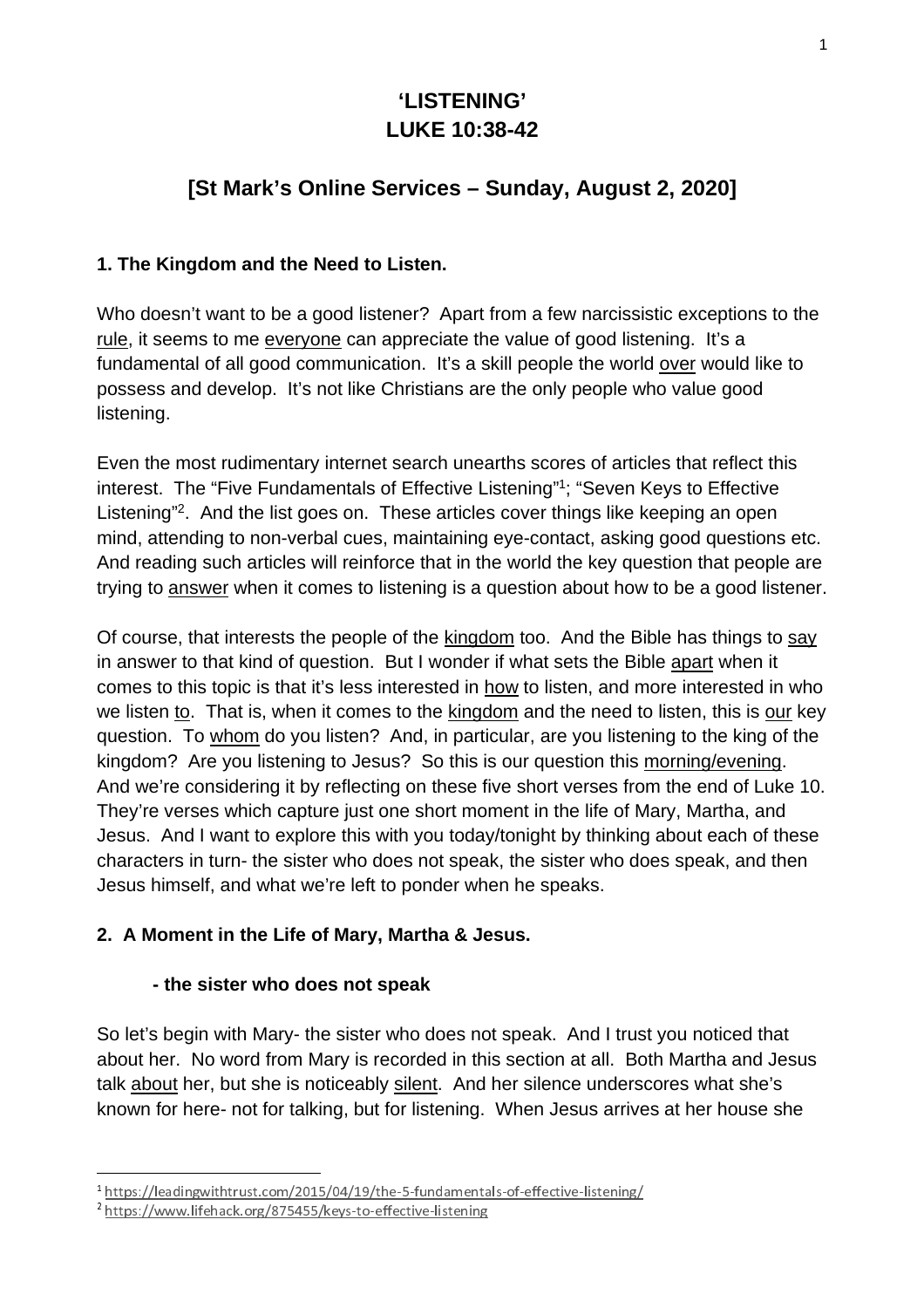takes up a spot at Jesus' feet<sup>3</sup>. This is the position of learning that disciples took in those days<sup>4</sup>. It's a position of humble listening. And by taking her place at Jesus' feet<sup>5</sup> she is recognising Jesus' importance.

And she is, in this moment, embodying a principle of discipleship that the gospel of Luke has already been at pains to stress.

5:15. [Read 5:15]6

6:47. [Read 6:47-48a]

8:15. [Read 8:15]7

8:20. [Read 8:20-21]

9:35. [Read 9:35]

And, as we read a couple of weeks ago in 10:16. [Read 10:16]

And also 10:24. [Read 10:24]

This is not an obscure theme in the gospel. It's central. Perhaps we could even say paramount. And noticing that will help us to understand Jesus' reaction to Martha here. But for now we're noticing Mary. And she has learnt, it seems, just how important it is to listen to Jesus.

### **- the sister who does speak**

But what of her sister? The sister who does speak here. What about Martha? Well, Luke tells us that when Jesus arrived at her home, Martha welcomed him. And it's quite likely, I guess, that welcoming Jesus meant welcoming his 12 disciples who were on the road with him too.

By opening her home, Martha has almost certainly committed to cooking a meal for 13 hungry travellers. This is hospitable and generous at any time. But I think we're even more impressed with it if we remember Jesus' words from earlier in the chapter. You might recall that back at the start of Luke 10, Jesus sent out 72 of his followers on a mission. And he told them that in the towns they went to they would find some people welcoming and others rejecting. And he told them that they'd be able to recognise those who would be receptive to their message by the way they showed hospitality. So it has to be significant that so soon after that, we find Luke telling us about this woman Martha

 $3$  The feet she would later anoint  $-$  John 12:3.<br> $4$  See, for example, Acts 22:3 where the Greek talks about Paul sitting at Gamaliel's feet.

<sup>&</sup>lt;sup>3</sup> The feet she would later anoint – John 12:3.<br><sup>4</sup> See, for example, Acts 22:3 where the Greek<br><sup>5</sup> Notice there are many others who find them<br>17:16. <sup>4</sup> See, for example, Acts 22:3 where the Greek talks about Paul sitting at Gamaliel's feet.<br><sup>5</sup> Notice there are many others who find themselves at Jesus' feet in Luke's gospel: 7:38, 8:28, 8:35, 8:41, 8:47,<br>17.1*6* 17:16.<br><sup>6</sup> See a

<sup>&</sup>lt;sup>6</sup> See also 2:46 (where Jesus himself is the listener) 5:1, 6:18, 7:29.<br><sup>7</sup> See also 8:18.

 $<sup>7</sup>$  See also 8:18.</sup>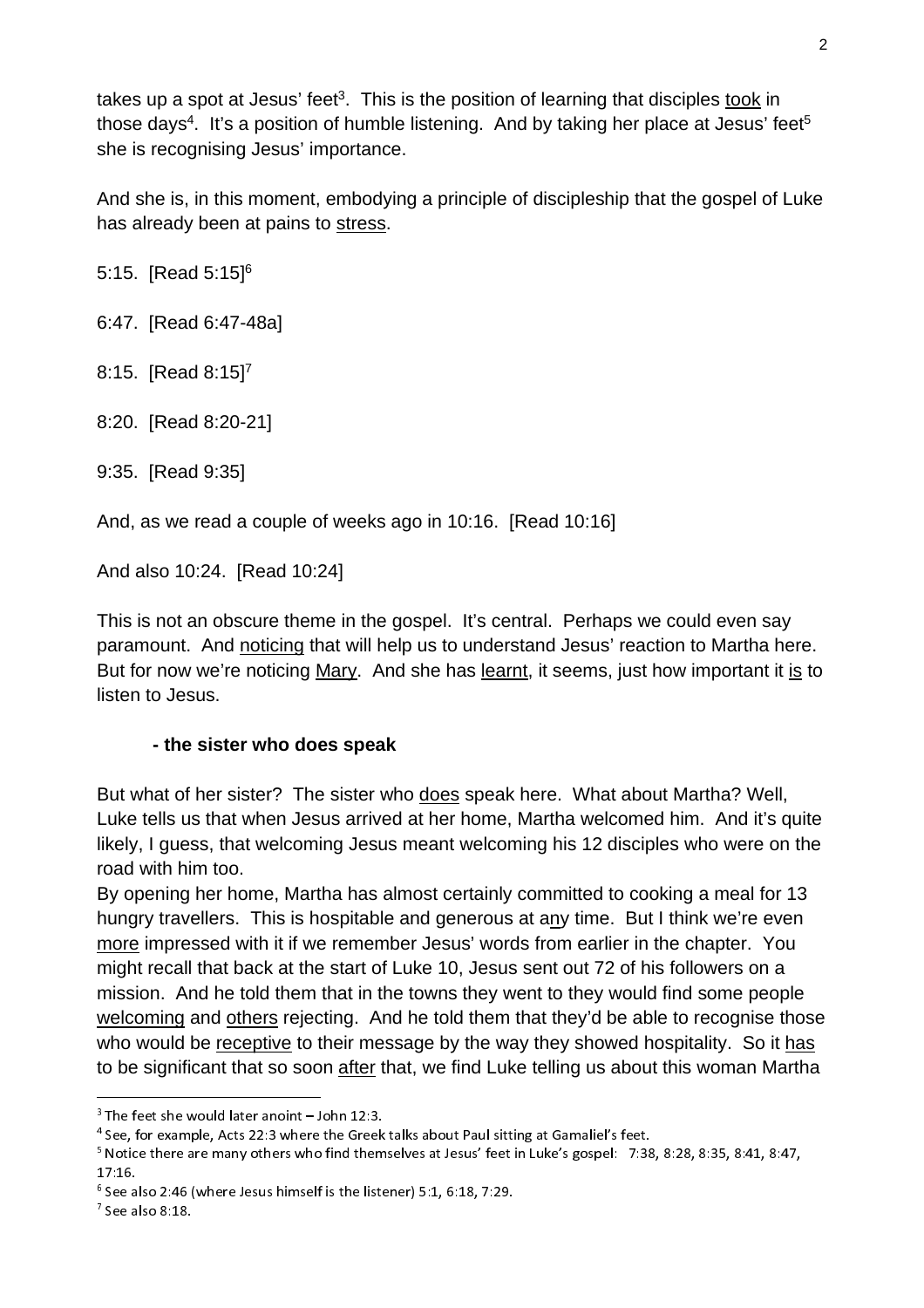who was extremely hospitable to Jesus and his disciples<sup>8</sup>. This is a woman who's not just performing a cultural duty. I think we're meant to conclude that she's genuinely interested in Jesus. Like her sister, she sees how important Jesus is.

What's more we've just finished hearing Jesus talk about what it means to love, and we learnt from the Samaritan man in Jesus' story last week about what it looks like to love generously, to go out of your way to love. And on this score as well, Martha's conduct exemplifies Jesus' teaching.

In both these respects, what comes immediately before this section predisposes us to viewing Martha's hospitality very favourably. And even here in this passage, the way Martha is described is very positive, at least in some respects. Because she's a servant. The original word translated in verse 40 as 'all the preparations' is, more literally, 'much service'. She was distracted by 'much service'. And then later in the same verse the word translated as 'work' is the same word again- the word for service- 'my sister has left me to do all the serving myself'. It's the word the rest of the New Testament uses to describe Christian "ministry". Luke wants us to know that Martha is not just twiddling her thumbs. She's not outside playing with the pets while Mary's in listening. She's not reading the paper. Martha is serving. She's ministering to the needs of Jesus and his disciples. In this too, Martha is someone to be commended.

And vet, there are some significant differences between Mary and Martha, aren't there? Mary is sitting at Jesus' feet, but Martha is on her feet working, and then standing to talk to Jesus<sup>9</sup>. And Mary is attentive to Jesus, but Martha is distracted. That's the word verse 40 uses. Or as Jesus puts it in verse 41, she is 'worried and upset' abut many things. And while Mary is quietly listening, Martha is complaining. [Pause] No doubt the frustration has been simmering out in the kitchen. We know what that's like don't we? It's not uncommon in our house for Tamara and I to have guests over and for one of us to be working in the kitchen while the other talks to our friends in the lounge. And it's not unheard of that the one working in the kitchen begins to feel frustrated that they're doing all the work themselves! And that's what's going on here. Martha's simmering frustration leads to an outburst. To put it in today's language, she has a bit of a meltdown. Her sacrificial service gives way to self-pity, and as the emotional dam bursts, she finds fault with both her sister and Jesus! She's cranky with Mary for not helping her. And she's cranky with Jesus for not doing anything about it.

#### **- when the Lord speaks**

Well, how will Jesus respond? What happens when people get cranky with Jesus? How does he react? There's a lot of tension in the air after Martha's melt-down and it falls to Jesus to respond. No doubt every ear in the room was trained to hear what he would say. Verse 41.

<sup>&</sup>lt;sup>8</sup> In fact, Luke uses the same Greek root verb ('to receive') in verse 8 and verse 38 to underline this connection. <sup>8</sup> In fact, Luke uses the same Greek root verb ('to receive') in verse 8 and verse 38 to underline this connection.<br><sup>9</sup> The Greek makes this distinction explicit. In verse 39 Mary 'sits' silently but in verse 40 Martha '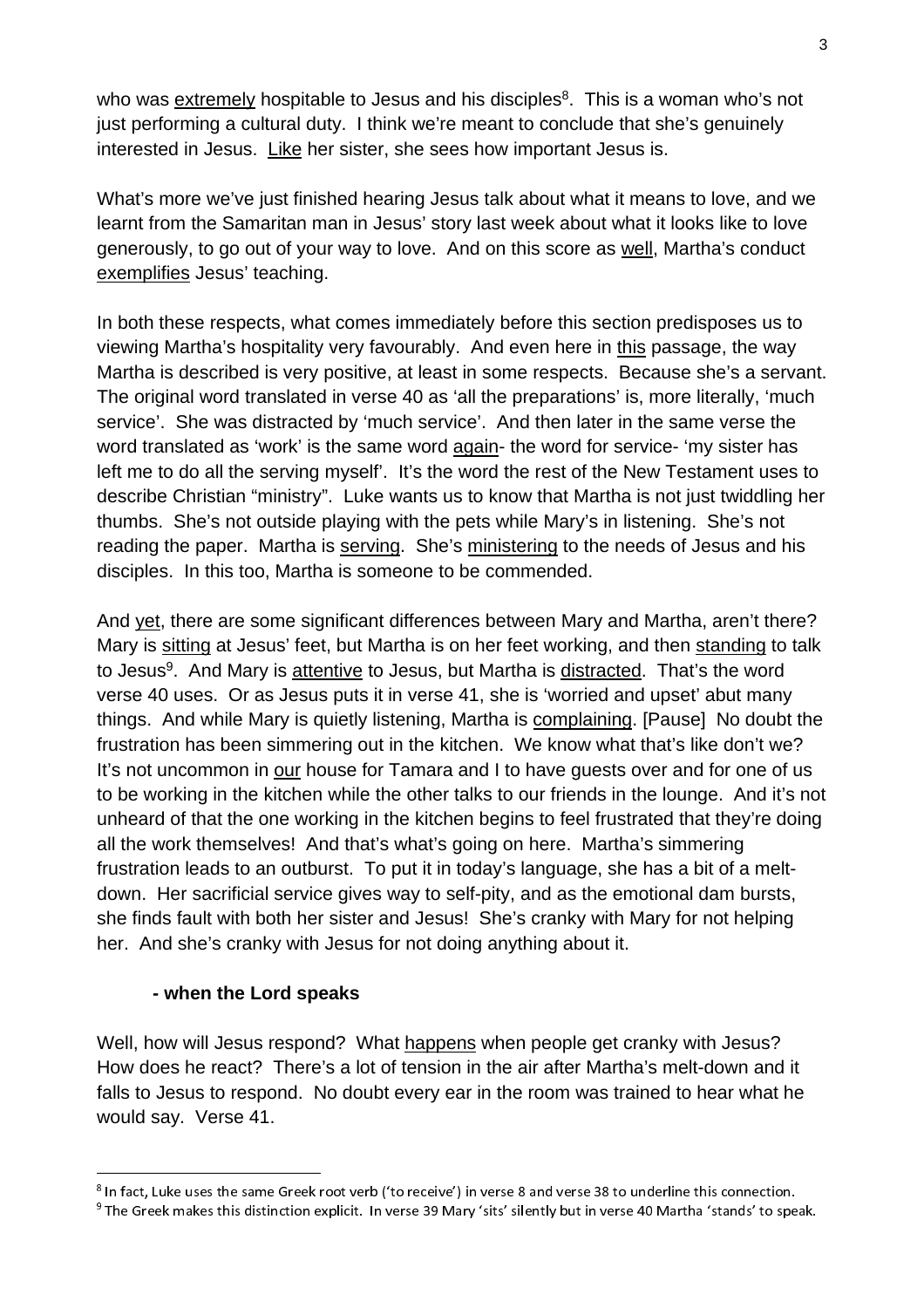### [Read 10:41-42]

Jesus' response is rich in compassion and clarity. His repetition of Martha's name is full of tenderness. And he doesn't tell Martha she's been doing the wrong thing. There's no rebuke for Martha here, only kind compassion. And yet, Jesus' words also bring great clarity. They clarify things for Mary and Martha, and no doubt for the disciples listening in. And they ought to clarify things for us too.

Jesus clarifies that Martha is worried about many things, but Mary has chosen to focus on one thing- the one thing Jesus describes as necessary. And Jesus clarifies that whilst Martha has chosen to do good things, what Mary has chosen is better. His compassion here is mixed with firmness. Jesus is clearly telling Martha that he's not going tell Mary to get up and help in the kitchen. In fact, he's suggesting that Martha should leave her pots and pans and her broom and tea-towel and come and sit down too.

Of course, Jesus isn't saying that serving is unimportant. No doubt at some point that evening, Jesus wanted to eat. He wasn't suggesting that food didn't need to be prepared. But he was saying that there is something more important to human survival than food. And this is something the Bible teaches from beginning to end. Right back at the start of the Old Testament God taught the Israelites: 'man does not live on bread alone but on every word that comes from the mouth of the LORD.'10

Let me be clear. I don't think Jesus is saying that Martha was wrong and Mary was right. He's simply saying that Mary grasped something Martha did not. After all, Martha welcomed Jesus and served Jesus. But Mary could see that welcoming Jesus and serving Jesus find their proper orientation and their proper fulfilment when you listen to Jesus. Mary had realised that all the other important things in life need to be understood in the context of the one essential thing- paying attention to the word that comes from the mouth of God- and from the mouth of his son Jesus.

So this is not a contrast between someone who knows how to be a good host and someone who knows how to be a good listener. It's not that these two sisters have different skill-sets or different spiritual gifts. It's just that one of them understood the moment they were in better than the other. Mary's choice was wiser. And what made Martha's the poorer choice has everything to do with who it was that had walked through their door. This is not about how to listen. This is all about who to listen to.

And Mary recognises who Jesus is. And of all the things she could have done to demonstrate she knew how important he is, this is the one thing she chose. To listen. And Jesus says: 'it will not be taken away from her'. [Pause] That last line of the chapter is beautiful isn't it? This is Jesus' word of promise for Mary. If you seek me, you'll find me. If it's me you want, it's me you'll have. Many other things can be taken from you in

 <sup>10</sup> Deuteronomy 8:3.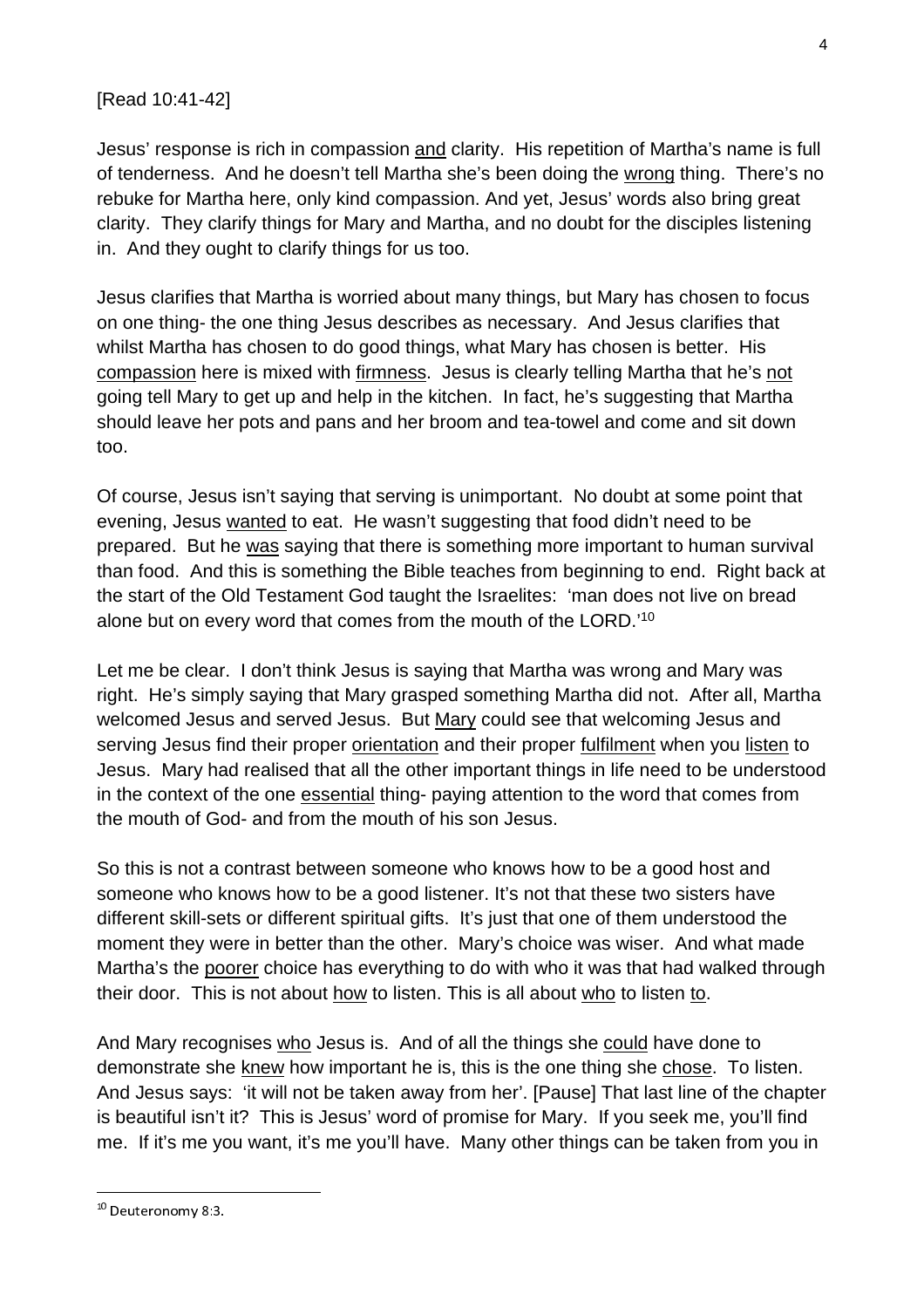life, but if you choose to listen to the word that comes from the mouth of God it will never be taken from you<sup>11</sup>.

I was reading these verses a few weeks back with three friends of mine from my Moore College days. Two of them are pastors of churches. The other friend used to be a pastor but is no longer. And as we talked about these verses and what they mean, my friend who's no longer a pastor was telling us about how much he loves his walks on the beach in the mornings where it's just him and God, and he reflects on the word and talks to Jesus. And it occurred to me as we talked that he's an example of exactly what Jesus is talking about in verse 42. Over the course of his almost 50 years of life things have been taken away from him. One of those things in his case is his role as a pastor. In one sense at least, his ministry has been taken from him. But of course, he still has Jesus. He still has the word of Jesus. He still has his walks on the beach with Jesus. And that will never, and can never, be taken from him. What a stunning word of assurance this is. And with that word, Luke 10 comes to an end.

## **3. Who Am I?**

So, where do we find ourselves in these verses? What do they say to us? Once again today/tonight I want to return to the question I've asked the past two Sundays as well. When it comes to my life as a disciple in the kingdom, who does Jesus say I am? What does Jesus say here in answer to this question: who am I? [Pause] And once more, I think this passage yields two answers to that question. On the one hand we find ourselves in Martha, and on the other hand we find ourselves in Mary. Let me explain.

#### **- a servant**

In the first place, like Martha, I'm a servant. And this is an important thing to say because it may be less obvious than what we'll go on to say. But it's vital here that we see how Jesus accepts Martha's service. She's hospitable to Jesus and his disciples- a sign that she's welcoming God himself in her life. She goes out of her way to love like all good disciples should. She's serving. She's doing ministry here. And Jesus doesn't tell her she's doing the wrong thing. And I think it's significant for us to notice this. There is a place and a time for being a servant. Ministry does matter. Jesus affirmed this in the first two sections of Luke 10 as well didn't he? To belong to the kingdom is to be a worker. To belong to the kingdom is to be a lover. There's ministry to be undertaken. Disciples serve. So I'm a servant.

And yet, what Jesus is pointing out here, is that even ministry can be a distraction from listening. Being a servant, as good as that is, can actually distract us from the one thing that's more necessary than anything else. And I think that can come to us as quite a surprise.

 $11$  Here Jesus reiterates what he said in 8:18.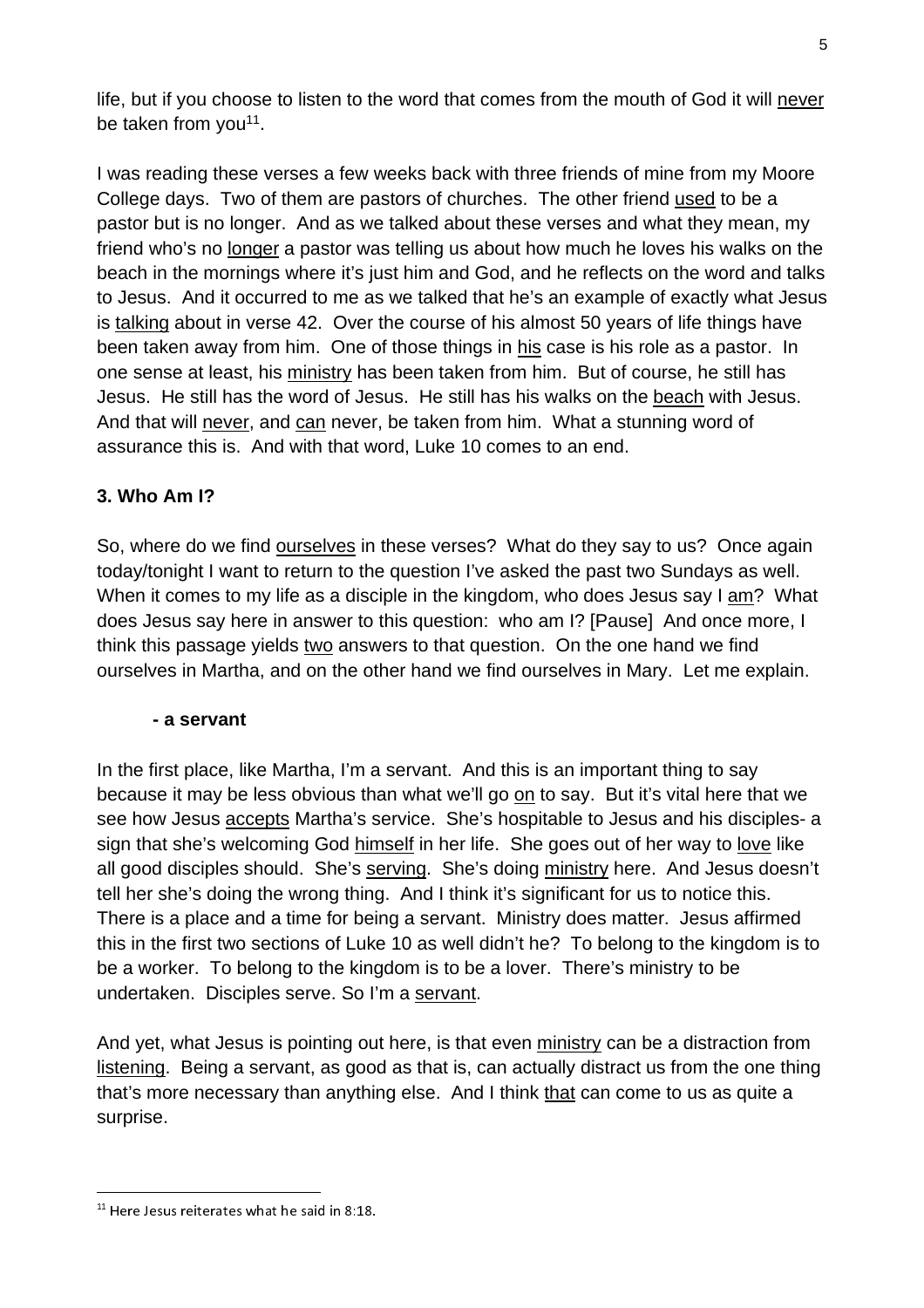In fact, it's quite common to read this passage and to feel like Martha gets a raw deal here from Jesus. It's often the case that when we read these verses our sympathies are really with Martha. But might it not be that that's the reason why we really need these verses- why we really need to understand what Jesus is saying here!

Of course, the point Jesus is making here is widely misunderstood in the world today. There are so many people these days who think Christianity is about what we do, how we live our lives for the sake of others, doing to others as you would have them do to you. There are so many people who think the Good Samaritan parable captures what it means to be a Christian. But as we saw last week, the real point of that section of Luke 10 is that being neighbourly is not the way to eternal life. People can't justify themselves. They need God to justify them. People can't love their way into heaven. The only way to get to heaven is to be loved. By Jesus himself. And yet, so many people today still think that being like the Good Samaritan or being like Martha is the way to God's heart. Which is why most unbelievers reading this parable will naturally side with Martha. But the surprising thing the Bible says to us, time and time again, is that loving or serving your neighbour is not at the centre of the Christian faith. That's not the 'one thing' that's essential to being a follower of Jesus Christ. [Pause] The one thing that is essential is to listen to Jesus. This is the difference between giving and receiving. And that's the same distinction we heard Jesus making in 10:21 as well.

### [Read 10:21b]

I really hope you understand this. When we serve we can take pride in our service- in what we give to Jesus. We can try to justify ourselves. But when we listen we acknowledge that we need to receive from Jesus- he alone has what we need. [Pause]

But of course, it's not just in the world that this misunderstanding is prevalent. It's also in the church. It's not just unbelievers who find their sympathies here are with Martha. It's many believers too. So we too need to hear Jesus reminding us whilst we are servants, there's something else that's more essential to who we are. Listening. I am a servant. But the point of this last section of Luke 10 is that there's something even more basic to who I am. I'm a listener.

### **- a listener**

Listening to Jesus is how the Christian life begins. As I've just been saying, we don't enter the kingdom by working or loving or serving. We enter by listening to Jesus and receiving what he reveals to us. But listening is how life in the kingdom continues too. Listening is at the heart of what it means to be a disciple from the beginning to the end.

But what do we actually mean when we talk about listening to Jesus today? After all, for Martha, that wasn't a complicated thing to work out. He was in her lounge-room, in the flesh, and he was talking! But Jesus isn't in our lounge-rooms- at least he's not in mine. Not in the flesh anyway. So how do we listen to him now?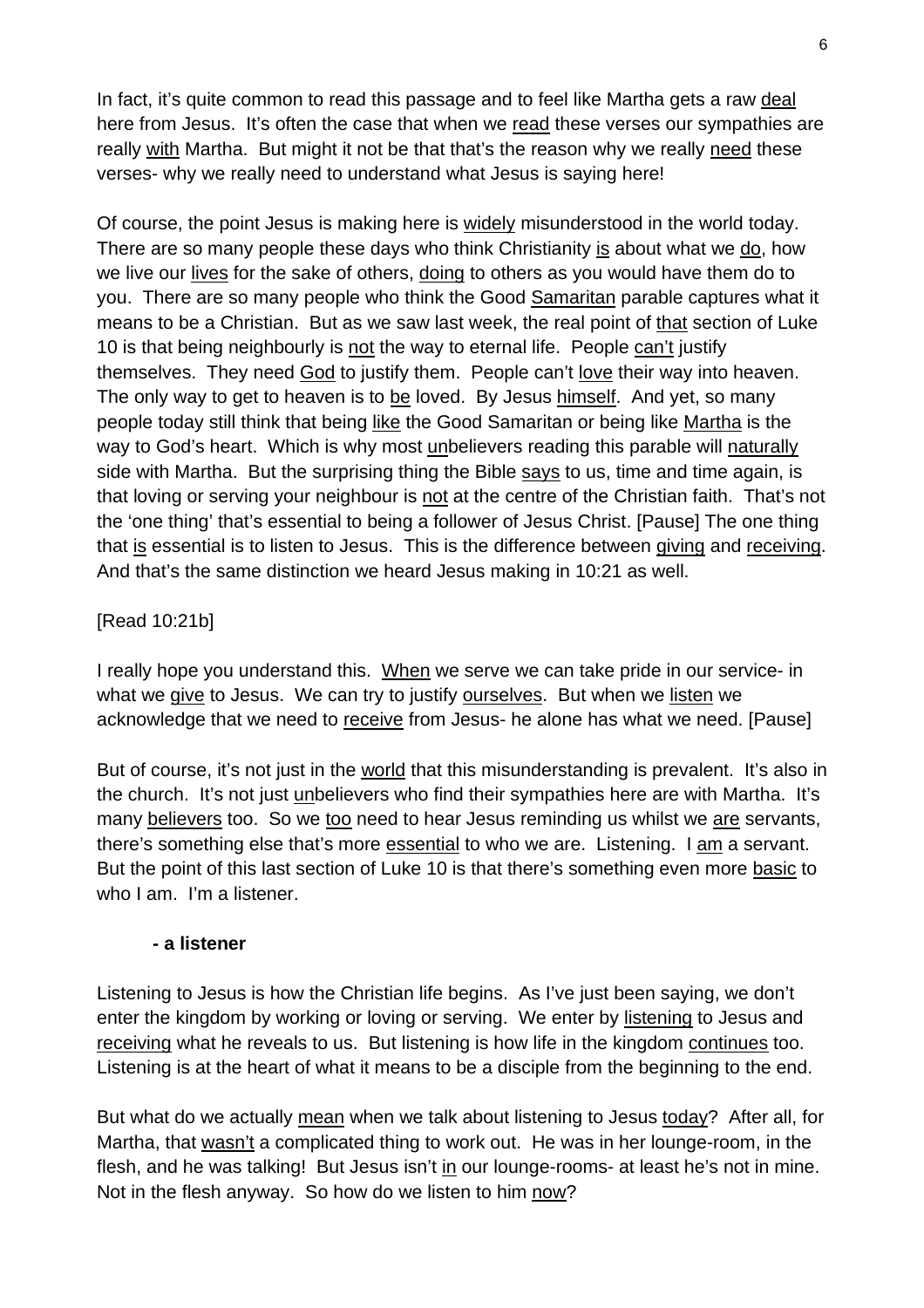Well, in some ways that's a whole other sermon. But at the very least today I should point out that this is why we Christians take the Bible so seriously. Because in the Bible we can read the words Jesus actually said when he was in the flesh in people's loungerooms, like we have this morning/evening. In the Bible we have page after page of the words that come from the mouth of the Lord. And this is why we read the Bible in our homes, on our i-phones on the way to school or work, and when we meet together on Sundays and during the week. That's why we pray that the Spirit of the risen Jesus who still speaks through these ancient words would give us ears to hear his voice.

And this is also why we don't just read. Because true listening is not just about words going in our ears. It's about the truth of those words penetrating our hearts. So we meditate on God's words, we turn them over and over, we pray about them, we talk about them with others, we read what other people have said about what they mean. We might take some time to regularly walk on the beach and to talk with Jesus about what he's said. We might carve out a whole day every so often just to swim around in God's word and to let our minds and hearts soak in it. We treasure time alone with God. Like Mary, we're attentive to Jesus. We attend to the Lord and to his word.

And we let it shape us. We respond when it corrects and rebukes us. We're provoked by it into work for Jesus, into the love of our neighbours, into ministry. We relish the way it grows in us the character of Jesus and teaches us repentance and obedience. Because we know that there's a real danger of listening but not putting it into practice, there's a danger of just hearing and not also doing<sup>12</sup>.

But we also know that there's another danger- one that Jesus warns us about here. And that's the danger of being distracted from hearing by doing. This is the danger of being like Martha- being so busy trying to be a servant that we fail to be listener. And we must hear Jesus on this point this morning/evening. Even ministry can deflect us from listening. And that applies to the person writing the sermon for Sunday as much as to the mum or dad running a busy household. Jesus says to us through these words- it's better to be a listening disciple than a busy servant. It's better to be a listening disciple than a busy servant.

So let me ask you. Is there time each day when you slow down to listen to God's word, or are you too busy and too distracted to make time for this? Do you find your Christian identity in your service of others, in your ministry, or in who you are as a little child before him, hanging on every word the Father speaks? Are you comfortable being alone with Jesus, or does that just feel like an awkward silence? Is your mind full of worries and things you're upset about it, or are you focussing gladly on the words of Jesus your Lord?

 $\overline{12}$  See Luke 6:46-49. See Luke 6:46-49.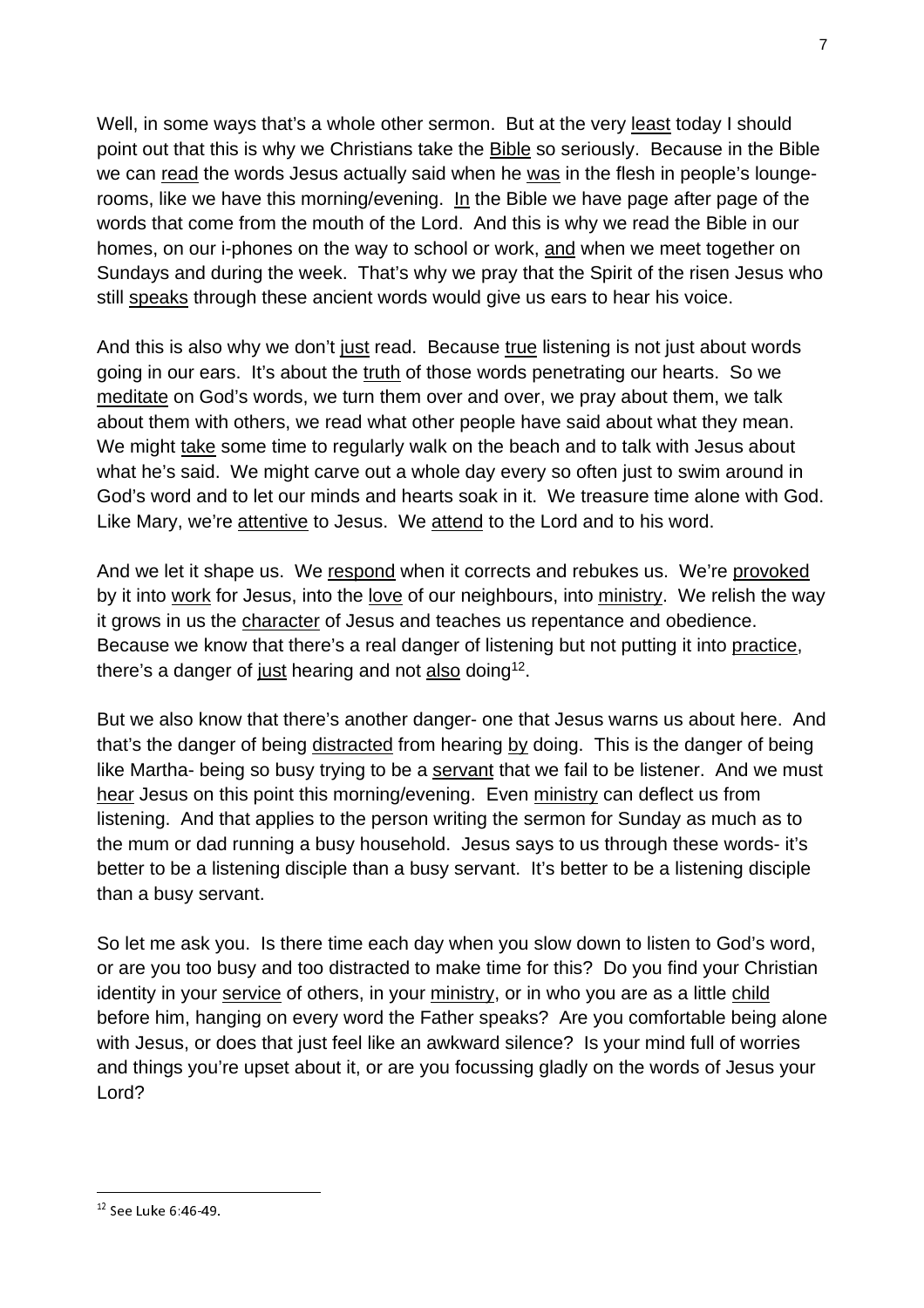Of course, there are many things that are important for life in this world, and Jesus isn't saying here that we should all give up eating and drinking, and give up our jobs or our education, and give up social interaction and just retreat to a cave somewhere with torch and a Bible. He's not saying that. Because we are servants. There is work to do for Jesus. There are people to love. But Jesus says that there's something more necessary than all those things. There's something more essential to who we are. Humble listening to Jesus.

And that word "humble" is important isn't it? Because this final passage of Luke 10 lands us where the previous two did as well. At the heart of being a disciple of Jesus is humility. It's the humility of being a little child rather than one of the wise and learned. It's the humility of knowing you need to be loved and justified by God rather than trying to justify yourself. And it's the humility of being a listening learner at the feet of Jesus.

And humility is at the heart of discipleship precisely because of who it is that we follow. Ultimately, Mary's response was not better than Martha's because listening is better than serving, but because Jesus is better serving. Martha was in the kitchen. Mary was with Jesus. Jesus who deals compassionately with the suffering. Jesus who sees through hypocrisy like a laser. Jesus who has no tolerance for injustice. Jesus who absorbed the terrible way he was treated with seemingly limitless patience. Jesus who heals people, who forgives people, who tenderly restores the broken. Jesus whose life was taken from him on a lonely cross outside Jerusalem as he suffered and bled for the sake of people everywhere who've spent so much of their lives failing to listen to him. [Pause] I don't know if you noticed this but in the very first verse we read today/tonight Luke told us that this interchange between Jesus and Martha and Mary happened while Jesus and his disciples were 'on their way'- verse 38. On their way to where? [Pause] Well, let me take you back to Luke 9:51<sup>13</sup>.

## [Read 9:51]

Jesus stops on his journey to share this valuable lesson with his two friends Martha and Mary, and with us. But this was really just a detour. He was headed for his destiny in Jerusalem. Because that's why he'd come. He came because he knew that the only thing more essential to our lives than us listening to him, was him enduring death in place of us. And that is by far the most astonishing thing Jesus ever did, and the most powerful word the Lord ever spoke. And I want to ask you tonight what Luke asks each of us in his gospel: Is there anyone who deserves your attention more than the man who came from God, the Lord of heaven, who surrendered himself to death that you might have life?

Can you see why I say that when it comes to listening in the kingdom, the issue is not so much how we listen as we who listen to? Because there's no one worth listening to as

<sup>13</sup> cf. 17:11.